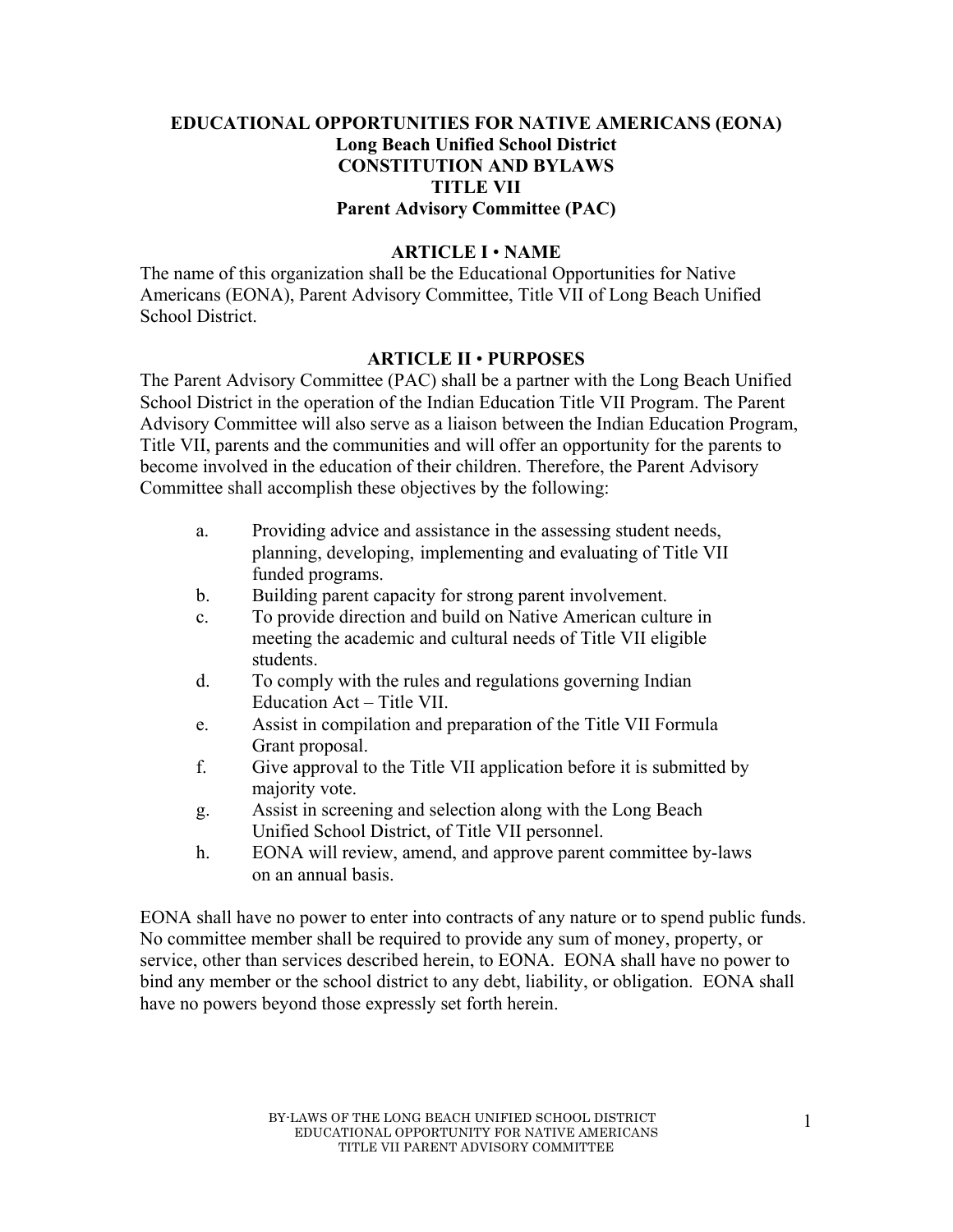## **ARTICLE III** • **MEMBERSHIP**

The Title VII – Educational Opportunities for Native Americans Parent Advisory Committee is open to all parents and guardians of Title VII eligible students in the Long Beach Unified School District.

The Parent Advisory Committee may be comprised of

- a. Parents of Native American Students who attend a Long Beach Unified School.
- b. Teacher Representative, including guidance counselors except members of the project staff.
- c. Student Representative, Native American secondary school students, if any, enrolled in the LEA's schools.
- d. New members to the Educational Opportunities for Native Americans (EONA), Grant Committee will be voted in to vacant positions by a majority vote of the existing members.

In addition to natural parents of Native American children, parents are defined as non-Indians who have legally adopted Native American children and are guardians of Native American children.

All members should be willing to attend all Parent Advisory Committee meetings.

Each member shall have one (1) vote. No issue will be approved until it has met the approval of 51% of the members present.

Voting will be done through voice, roll call, or ballot.

Proxy voting and absentee voting will not be permitted.

Membership on the Parent Advisory Committee shall be terminated providing:

- a. A member leaves the area of attendance
- b. A member submits a letter of resignation
- c. A member misses three (3) consecutive meetings without a valid medical reason.

## **ARTICLE IV • EXECUTIVE BOARD**

The Executive Board of the Title VII Parent Advisory Committee will consist of the following officers: Chairperson, Vice Chairperson, Secretary-Treasure, Members-At-Large, one (1) Student Representative, and one (1) Teacher Representative.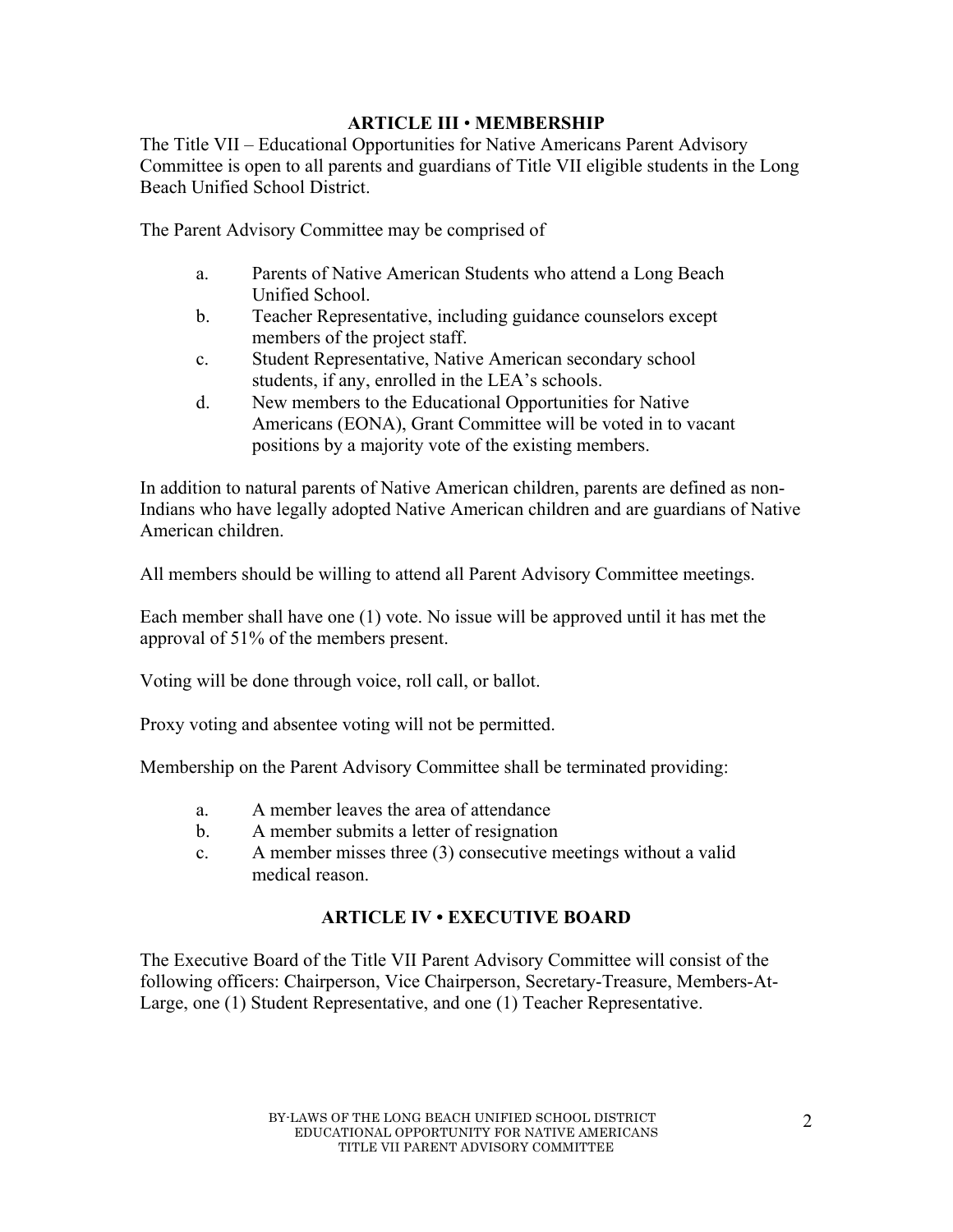The duties of the Parent Advisory Chairperson shall be:

- a. Assuring compliance with the Title VII Rules and Regulations
- b. Conduct all Parent Advisory Committee meetings
- d. Appoint sub-committees.
- d. Call special meetings when necessary.
- e. Work to implement the objectives of the Parent Advisory Committee.

The duties of the Parent Advisory Committee Vice-Chairperson shall be:

- a. Assist the Chairperson
- b. To conduct meetings in the Chairperson's absence.
- c. Arrange for speakers and special programs

The duties of the Parent Advisory Committee Secretary-Treasurer shall be:

- a. Keep attendance records of members.
- b. Record minutes of meetings and transcribe minutes.
- c. Handle correspondence requested by the Chairperson
- c. Be custodian of the committees records
- d. Maintain a list of the addresses and telephone numbers of each member of the Committee.

The duties of Members-at-Large, Teacher(s), and Student(s)

- a. Serve in a voting capacity on the committee
- b. Serve on Standing or special committees as assigned by Chairperson

The nomination and election of officers will be held during the first meeting of each school year.

# **ARTICLE VI** • **MEETINGS**

Regular Meetings will be held monthly at a date and time to be determined by the Executive Board.

Order of Business

- a. Roll Call
- b. Approval of Agenda
- c. Approval of Minutes
- d. Staff Reports (Once a trimester, in person)
- e. Committee Reports
- f. Financial Status Reports (Project Coordinator)
- g. Old Business
- h. New Business
- i. Open Floor
- j. Schedule next meeting
- k. Adjournment